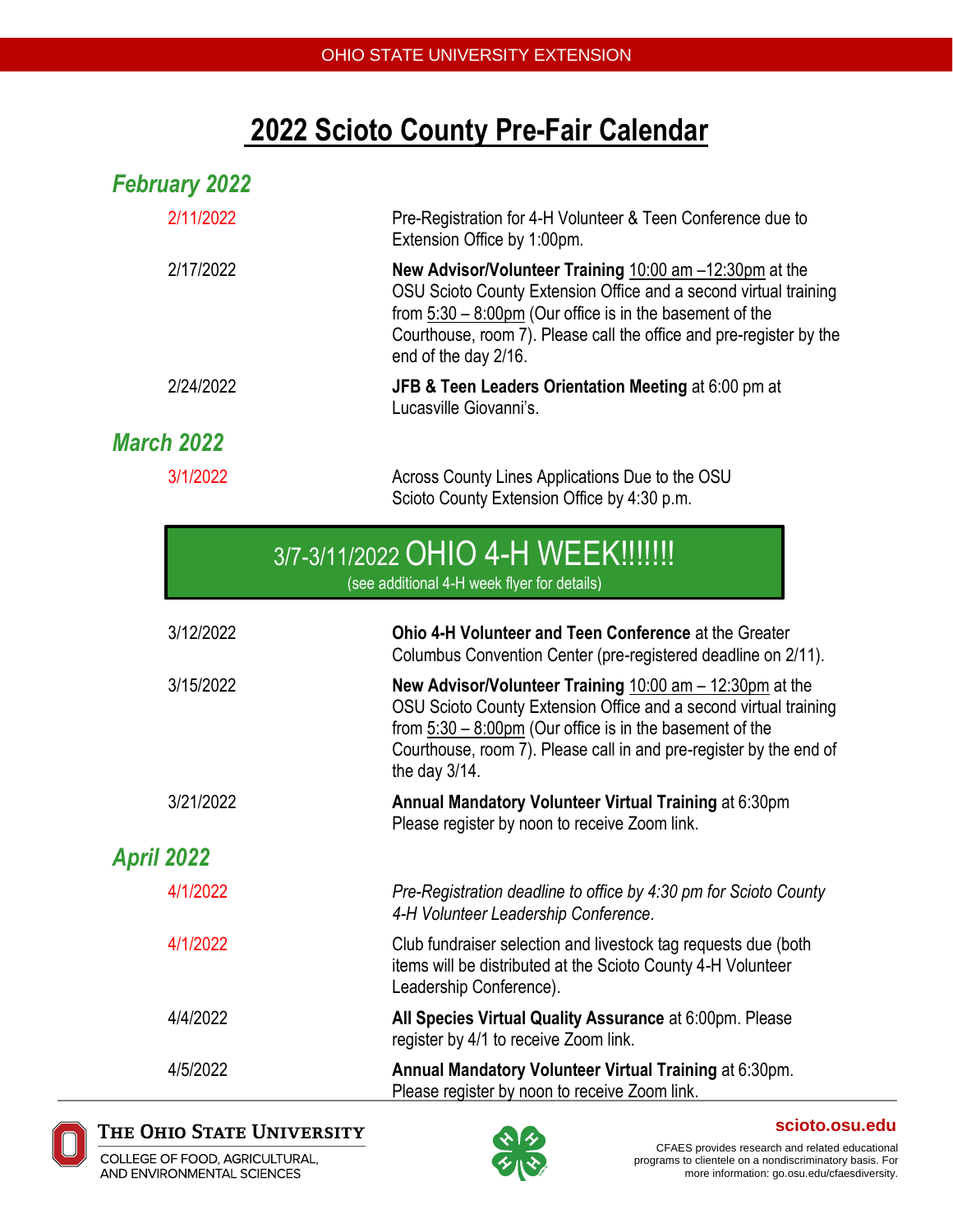| 4/14/2022       | Scioto County 4-H Volunteer Leadership Conference, at the<br>Fairgrounds. All Advisors, Volunteers, JFB & Teen Leaders are<br>encouraged to attend. (Livestock tags and Fundraiser Candy will<br>distributed during this meeting). Pre-Registration required by 4/1! |
|-----------------|----------------------------------------------------------------------------------------------------------------------------------------------------------------------------------------------------------------------------------------------------------------------|
| 4/15/2022       | 4-H Enrollment Deadline for Scioto County 4-H Fair Participants,<br>New Advisor Applications, Alpaca ID Form, Horse ID and<br>Permission to Participate Forms are due to the OSU Scioto<br><b>County Extension Office!</b>                                           |
| 4/18/2022       | Annual Mandatory Volunteer Virtual Training at 6:30pm.<br>Please register by noon to receive Zoom link.                                                                                                                                                              |
| 4/19/2022       | All Species Virtual Quality Assurance at the Scioto Co.<br>Fairgrounds from 6:00pm to 8:00pm. Registration begins at<br>5:30pm. Please be sure to sign in and sign out to fulfill this<br>requirement.                                                               |
| 4/22/2022       | Spring Fling Registration due to the Scioto County Extension<br>Office by 4:30 pm for 3rd, 4th, 5th, 6th Grade over Night Camp at<br>Canter's Cave.                                                                                                                  |
| 4/29-30/2022    | <b>Spring Fling at Canter's Cave</b>                                                                                                                                                                                                                                 |
| <b>TBD</b>      | <b>Rabbit &amp; Poultry Clinic/QA</b>                                                                                                                                                                                                                                |
| <b>May 2022</b> |                                                                                                                                                                                                                                                                      |
| 5/01/2022       | 4-H Livestock must be in 4-H'ers possession, ownership, and<br>continual care, unless otherwise stated in project requirements.                                                                                                                                      |
| 5/01/2022       | Deadline for final additions/changes to 4-H Enrollment for<br>participation (youth enrolled after May 1 <sup>st</sup> can participate in all<br>activities other than the county and state fair judging's).                                                          |
| 5/01/2022       | Deadline for final changes and additions to Horse ID Forms,<br>Permission to Participate, Lease & Production Agreements; due<br>in Scioto Office by 4:30pm.                                                                                                          |
| 5/01/2022       | Deadline for Final Changes to Alpaca Projects; due in the Scioto<br><b>County Extension Office.</b>                                                                                                                                                                  |
| 5/01/2022       | Market Chick Order and Payment deadline. Forms must be<br>mailed to address on order form. DO NOT bring/send form or<br>money to the Scioto County Extension Office.                                                                                                 |
| 5/01/2022       | Canters Cave 4-H Camp Open House from noon - 4:00pm.                                                                                                                                                                                                                 |
| 5/01/2022       | STEM Camp Registrations due to the Scioto County Extension<br>Office by 4:30 pm                                                                                                                                                                                      |
| 5/06/2022       | Deadline to submit Hog, Lamb, & Goat Identification-All Hog,<br>Lamb and Goat Projects (market, breeding, pack, dairy, etc.) must<br>submit animal identification to Extension Office. All Lambs and                                                                 |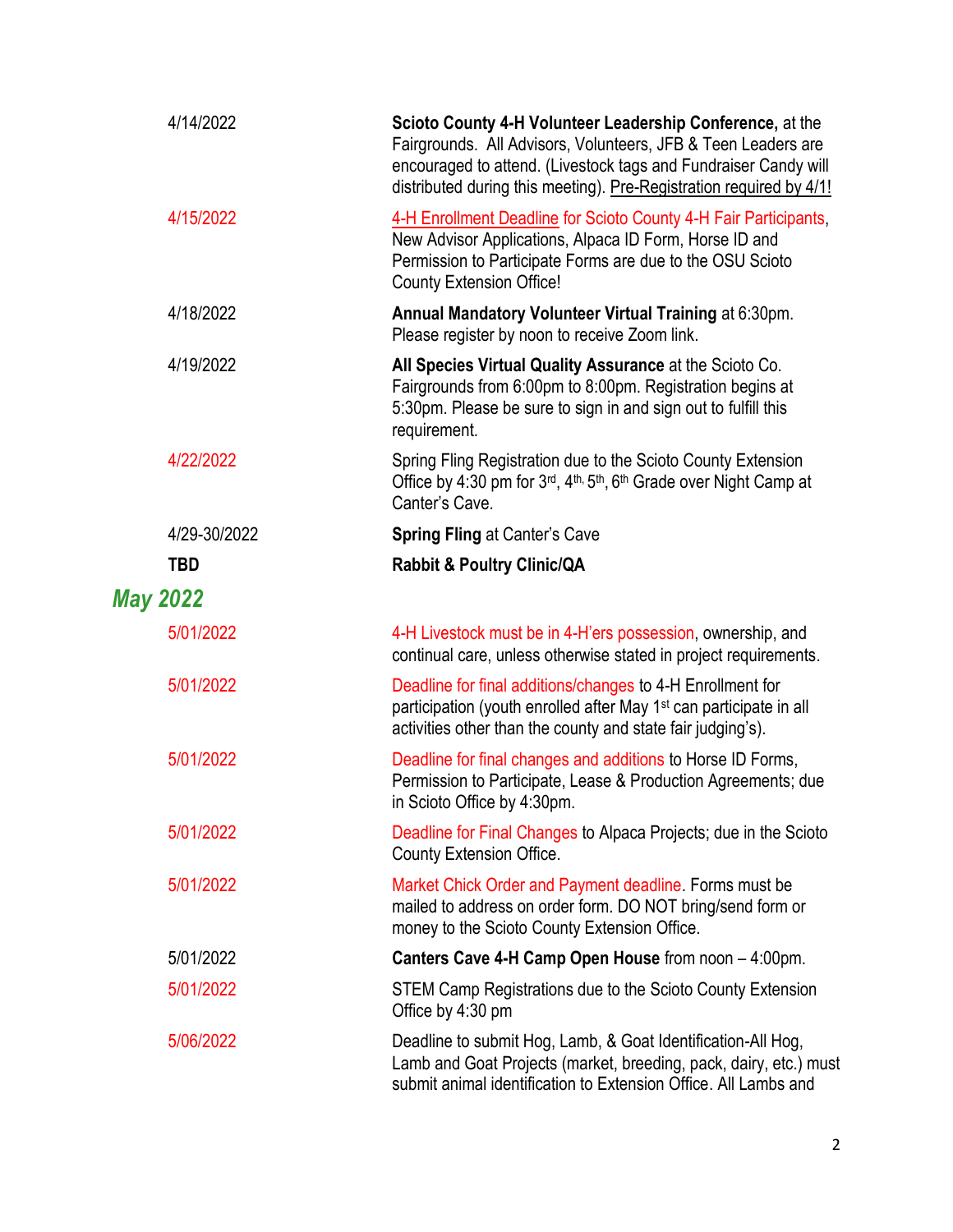|                  |              | Goats must have official Scrapie ID prior to tagging. All goats<br>must be properly dehorned and completely healed by fair.                                                                                                           |
|------------------|--------------|---------------------------------------------------------------------------------------------------------------------------------------------------------------------------------------------------------------------------------------|
|                  | 5/16/2022    | All Species Quality Assurance at the Scioto Co. Fairgrounds<br>from 6:00pm to 8:00pm. Registration begins at 5:30pm. Please be<br>sure to sign in and sign out to fulfill this requirement.                                           |
|                  | 5/16/2022    | All fundraising money and club data forms due to the Scioto<br>County 4-H Committee Treasurer, Carolyn Garrett, by the end of<br>the day. Address to mail is located on the club Invoice. Please do<br>not bring money to the office. |
|                  | 5/23/2022    | Health & Safety Speaking Entries due to the Scioto<br>County Extension Office by 4:30 pm                                                                                                                                              |
|                  | 5/27/2022    | Registration for Cloverbud Overnight Camp (Kindergarten - 2 <sup>nd</sup><br>grade) and Beginner Camp (3rd- 5th grade) due the Scioto<br>Extension Office by 4:30 pm.                                                                 |
| <b>June 2022</b> |              |                                                                                                                                                                                                                                       |
|                  | 6/01/2022    | Items Due to the Scioto Extension Office by 4:30 pm;                                                                                                                                                                                  |
|                  |              | Junior Fair Queen's Contest Applications Due<br>$\bullet$<br><b>Thank You Contest Entries Due</b><br>$\bullet$                                                                                                                        |
|                  | 6/01/2022    | Deadline to submit Beef Breeding Identification All breeding beef<br>projects must submit animal identification to Extension Office.                                                                                                  |
|                  | 06/03/2022   | <b>Health &amp; Safety Speaking Contest at 1pm at the Scioto County</b><br><b>Extension Office</b>                                                                                                                                    |
|                  | 06/6/2022    | Registration Deadline for Junior High Camp (6th - 8th grade) and<br>Teen Camp (9 <sup>th</sup> grade and up). Due to Scioto County OSU<br>Extension Office by 4:30 p.m.                                                               |
|                  | 6/7-10/2022  | 4-H Beginner Camp (3rd, 4th & 5th Graders) at Canter's Cave.<br>Registration deadline May 27.                                                                                                                                         |
|                  | 6/11-12/2022 | 4-H Cloverbud Overnight Camp at Canter's Cave. Registration<br>deadline May 27.                                                                                                                                                       |
|                  | 6/20/2022    | ALL Ohio State Fair Dog Show Entries, including Agility, must be<br>postmarked by June 20.                                                                                                                                            |
|                  | 6/21/2022    | All Ohio State Fair Livestock Entries must be submitted by 1pm.                                                                                                                                                                       |
|                  | 6/20-23/2022 | 4-H Junior High Camp $(6th, 7th, 8, 8th$ grades) at Canter's Cave.<br>Registration deadline June 6.                                                                                                                                   |
|                  | 6/23/2022    | Market Chick Pick-Up from 2 pm to 4:30 pm ONLY at the Scioto<br>Co. Fairgrounds. Order deadline May 1, 2022.                                                                                                                          |
|                  | 6/24-27/2022 | 4-H Teen Camp $(9th, 10th, 11th$ & 12 <sup>th</sup> grades) at Canter's Cave.<br>Registration deadline June 6.                                                                                                                        |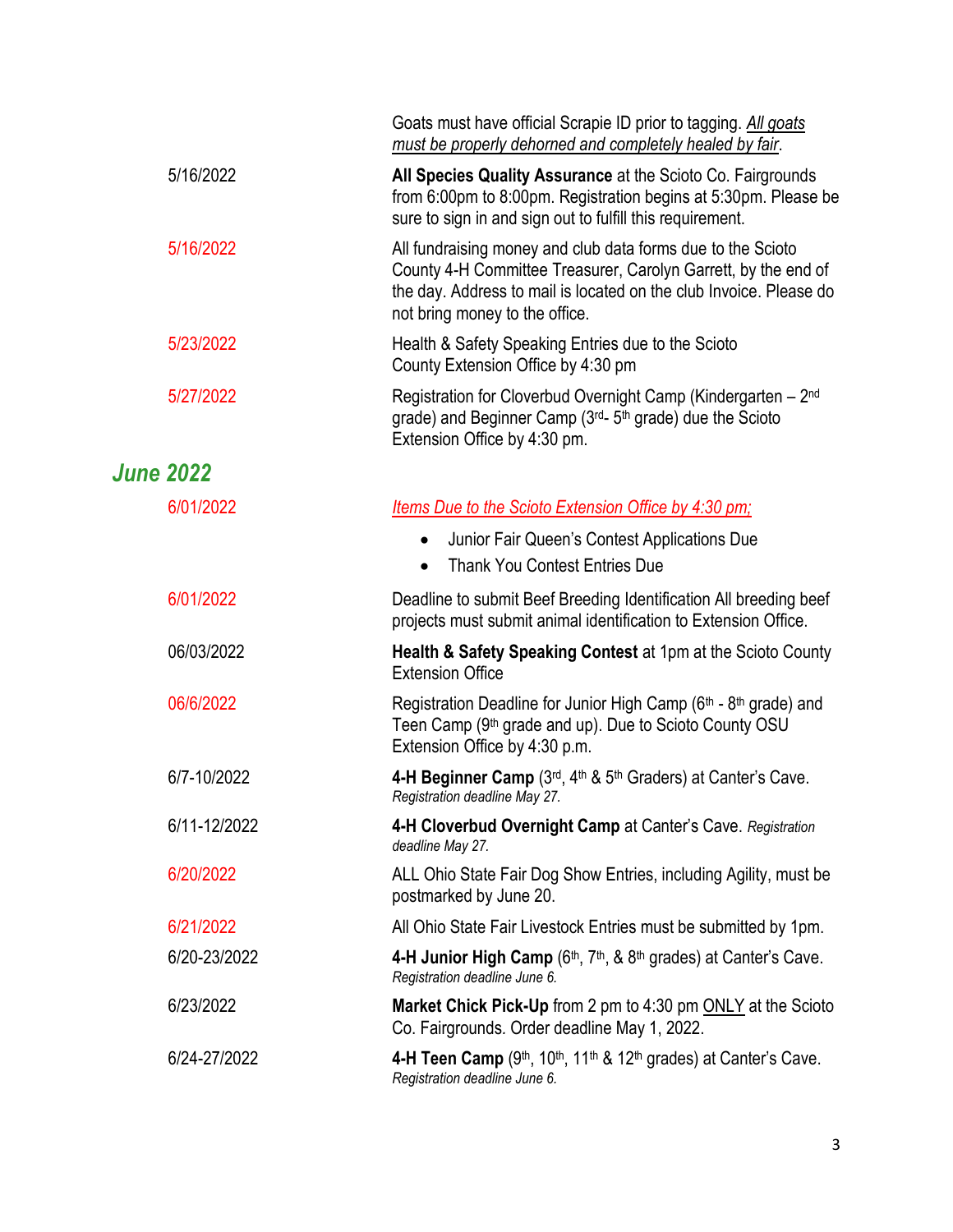| 6/23/2022        | Market Chick Pick-Up from 2 pm to 4:30 pm ONLY at the Scioto<br>Co. Fairgrounds. Order deadline May 1, 2022.                                                                                                                              |
|------------------|-------------------------------------------------------------------------------------------------------------------------------------------------------------------------------------------------------------------------------------------|
| 6/25-26/2022     | <b>PAS Horse Show-open to all counties at Scioto Co. Fairgrounds,</b><br>beginning at 9:00 am. Registrations are due June 17th.                                                                                                           |
| 6/29-7/1/2022    | Ohio Valley EERA STEM Camp at Canters Cave- Registration is<br>due by May 1!!                                                                                                                                                             |
| TBD              | <b>Queen's Contest</b>                                                                                                                                                                                                                    |
| TBD              | 4-H Project Workshop-Get help with foods, sewing, cake<br>decorating, scrapbooking and still projects. Learn about county<br>and state fair judging and requirements.                                                                     |
| <b>July 2022</b> |                                                                                                                                                                                                                                           |
| 07/01/2022       | Scioto 4-H Cloverbud Day Camp Pre-Registration due at the<br>Scioto County Extension Office by 4:30 pm                                                                                                                                    |
| 7/01/2022        | All Ohio State Fair Junior Horse Show registration due with<br>negative Coggins test submitted via 4-H Online                                                                                                                             |
| 7/01/2022        | The Following Forms are Due to the Scioto Extension Office by<br>$4:30 \text{ pm}$ :                                                                                                                                                      |
|                  | <b>Booth Reservation Form</b><br>$\bullet$<br>Cloverbud Interview Registration<br>$\bullet$<br>Self-Determined Project Registration form<br>$\bullet$<br><b>Creative Writing and Reporting</b><br>$\bullet$<br>Demonstration<br>$\bullet$ |
| 7/01/2022        | Dog Entry Forms due to the Scioto Extension Office by 4:30pm.                                                                                                                                                                             |
| 7/04/2022        | <b>OSU SCIOTO EXTENSION OFFICE CLOSED</b>                                                                                                                                                                                                 |
| 7/12/2022        | Livestock Skill-A-Thon 6 p.m. to 8 p.m. at the Scioto County<br>Fairgrounds.                                                                                                                                                              |
| 7/13/2022        | Scioto County 4-H Cloverbud Day Camp from 9:00 am to 2:00<br>pm. Location TBD.                                                                                                                                                            |
| 7/14/2022        | 4-H Dog Show and Small Animal Judging at 1pm (location TBD)                                                                                                                                                                               |
| 7/15/2022        | <b>Stall Reservation Forms due</b>                                                                                                                                                                                                        |
| 7/15/2022        | Premium Cards are due to the Scioto County Extension by 4:30<br>pm. Those turned in after the deadline may not be ready for pick<br>up at the Pre-Fair Advisor Meeting.                                                                   |
| 7/16/2022        | 4-H Gilt Show beginning at 9:00 am at the Scioto County<br>Fairgrounds                                                                                                                                                                    |
| 7/16/2022        | Rabbit Tattooing - ALL Market, Single breeding, Doe and Litter<br>Projects must be identified from 8:00 am to 10:00 am ONLY at the                                                                                                        |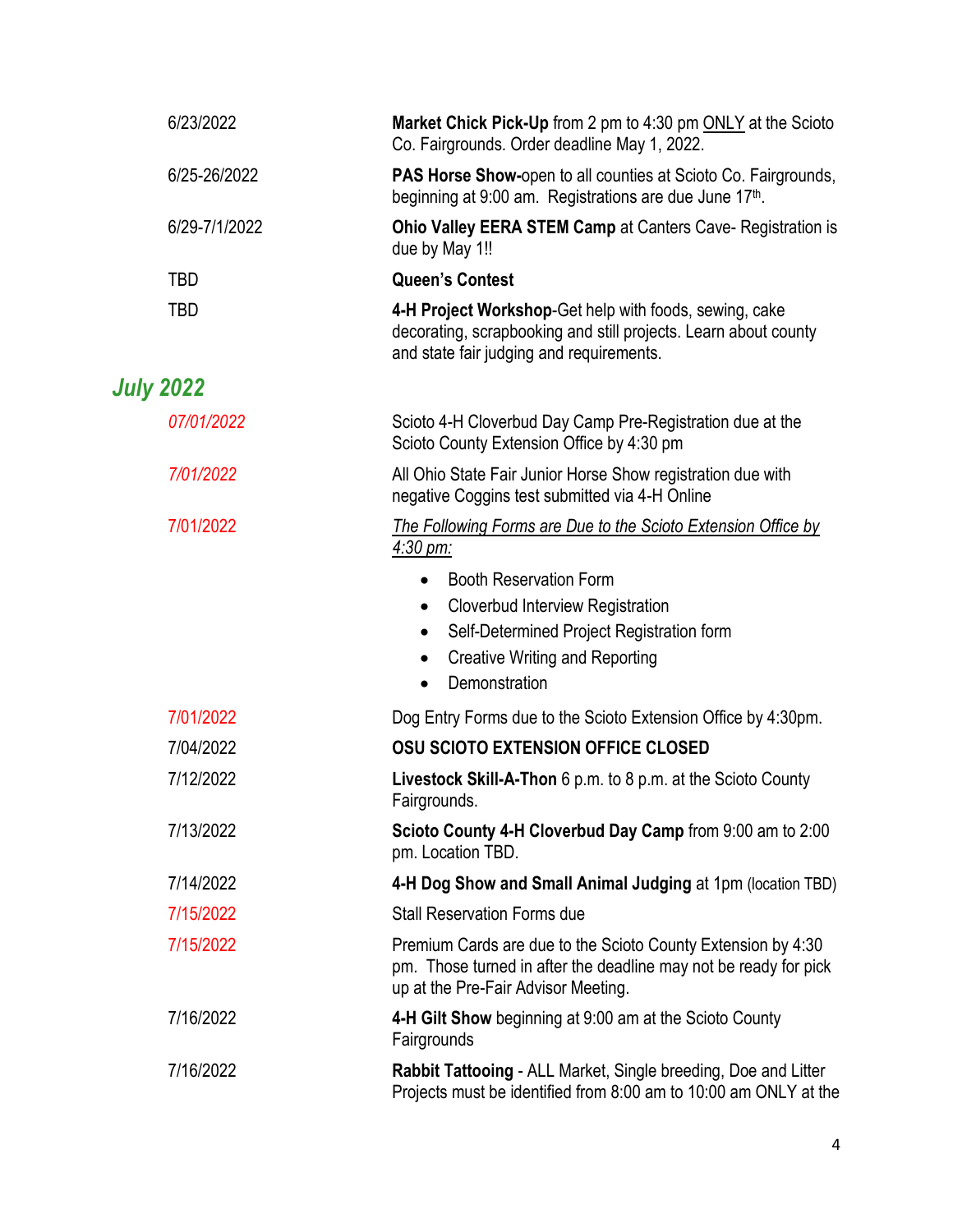|           | Scioto County Fairgrounds. If your rabbit has already been<br>tattooed, completed ID forms are due to the OSU Extension<br>Office by this date. |
|-----------|-------------------------------------------------------------------------------------------------------------------------------------------------|
| 7/19/2022 | <b>Still Project Judging at Scioto Co. Fairgrounds</b>                                                                                          |
| 7/20/2022 | Clothing, Quilting, Food, Nutrition, and Cake Decorating<br><b>Project Judging at Scioto Co. Fairgrounds</b>                                    |
| 7/21/2022 | Style Review and Clothing, Quilting Awards will begin at<br>6:00pm with lineup at 5:30 pm                                                       |
| 7/21/2022 | Awards Ceremony for Clothing, Quilting, Food, Nutrition, and<br><b>Cake Decorating Projects at 7:00pm</b>                                       |
|           |                                                                                                                                                 |

### *The 2022 Ohio State Fair will be July 27th thru August 7 th*

### *August 2022*

| 8/1/2022  | ALL Advisor Pre-Fair Meeting at 6:00 pm (at least 1 advisor<br>from each club is required to attend) Club Passes & Packets will<br>only be distributed to those present! |
|-----------|--------------------------------------------------------------------------------------------------------------------------------------------------------------------------|
| 8/05/2022 | OSU Scioto County Extension office will be closed in order to<br>relocate to the Fairgrounds in Lucasville for the week of the fair!!                                    |

## *The 2022 Scioto County Fair will be August 8th thru 13th*